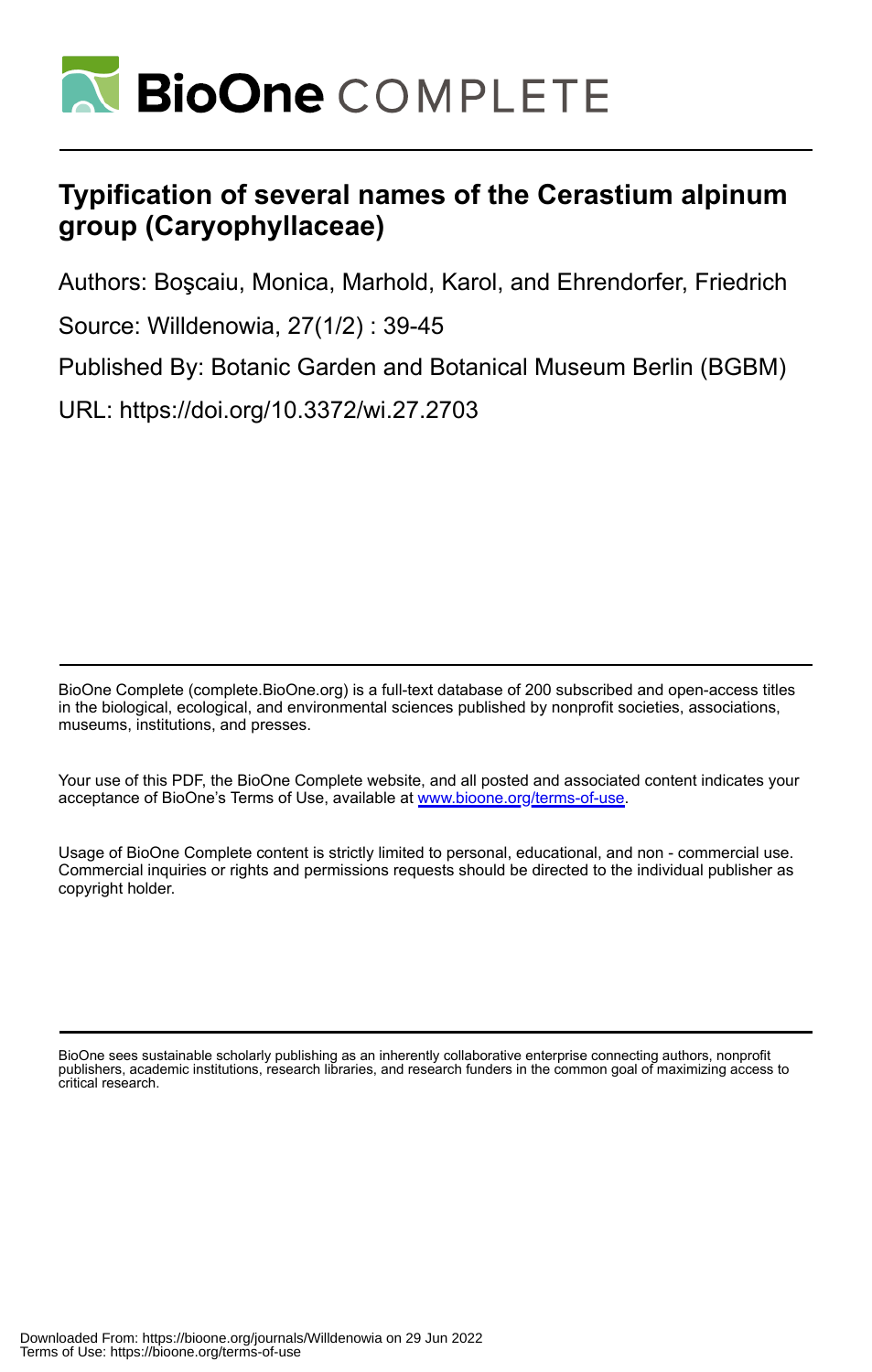## MONICA BOȘCAIU, KAROL MARHOLD & FRIEDRICH EHRENDORFER

# **Typification of several names of the** *Cerastium alpinum* **group** *(Caryophyllaceae)*

#### **Abstract**

Boscaiu, M., Marhold, K. & Ehrendorfer, F.: Typification of several names of the *Cerastium alpinum* group *(Caryophyllaceae).* − Willdenowia 27: 39−45. 1997. − ISSN 0511−9618.

The names *Cerastium eriophorum*, *C. villosum*, *C. lanatum*, *C. alpinum* subsp. *babiogorense* and *C. transsylvanicum* are typified. *C. eriophorum (= C. villosum)* is the correct name for the diploid populations of the *C. alpinum* group from the Balkan mountains, Carpathians and Eastern Alps. *C. lanatum* is only applicable to densely hairy forms of the tetraploid *C. alpinum* s. str., and *C. alpinum* subsp. *babiogorense* is synonymous to this latter name. *C. transsylvanicum* is the correct name for the hexaploid taxon of the *C. alpinum* group, endemic to the Carpathians.

#### **1. Introduction**

A detailed study of the *Cerastium alpinum* group in the Eastern Alps, Carpathians and Balkan mountains, performed by the first author, revealed that the diploid ( $2n = 36$ ), tetraploid ( $2n =$ 72) and hexaploid ( $2n = 108$ ) populations occurring in this area should be classified as separate taxa (Boscaiu 1996).

While plants shown to represent hexaploids are generally recognized as a separate taxon (*C. transsilvanicum* Schur), the decisive morphological differences between the diploids and tetraploids in the Eastern Alps and Carpathians remained practically unnoticed up to now. Recent Floras covering this area (e.g., Prodan 1953, Jalas & al. 1964, 1993) considered all lanate *Cerastia* either as *†C. lanatum‡*, or *†C. alpinum* subsp. *lanatum‡*, or *†C. alpinum* var. *lanatum‡* making no distinction between the plants we know today as diploids or tetraploids. The diploids, however, differ from the tetraploids in the number of hair cells and the length of hairs on the fertile and sterile branches, as well as in the size of the stomata and pollen grains. In contrast, characters considered up to now as important for the distinction between *C. alpinum* L. and *C. lanatum* Lam. (e.g., the lanate indumentum) seem to have much lower taxonomic value. Such a change of concept obviously should have nomenclatural consequences. The aim of the present paper is to typify several names of taxa described within this group, in order to determine their accurate application and to select the correct names for the taxa currently recognized.

The oldest valid name in this group, *Cerastium alpinum* L., Sp. Pl.: 438. 1753, was lectotypified recently by Jonsell & Jarvis (1994) by the specimen No. 192 from Linnaeus's Lapland Herbarium in Paris. We had no possibility to study this specimen. However, as only tetraploid chromosome numbers  $(2n = 72)$  are known from Scandinavia (e.g., Löve & Löve 1944, Söllner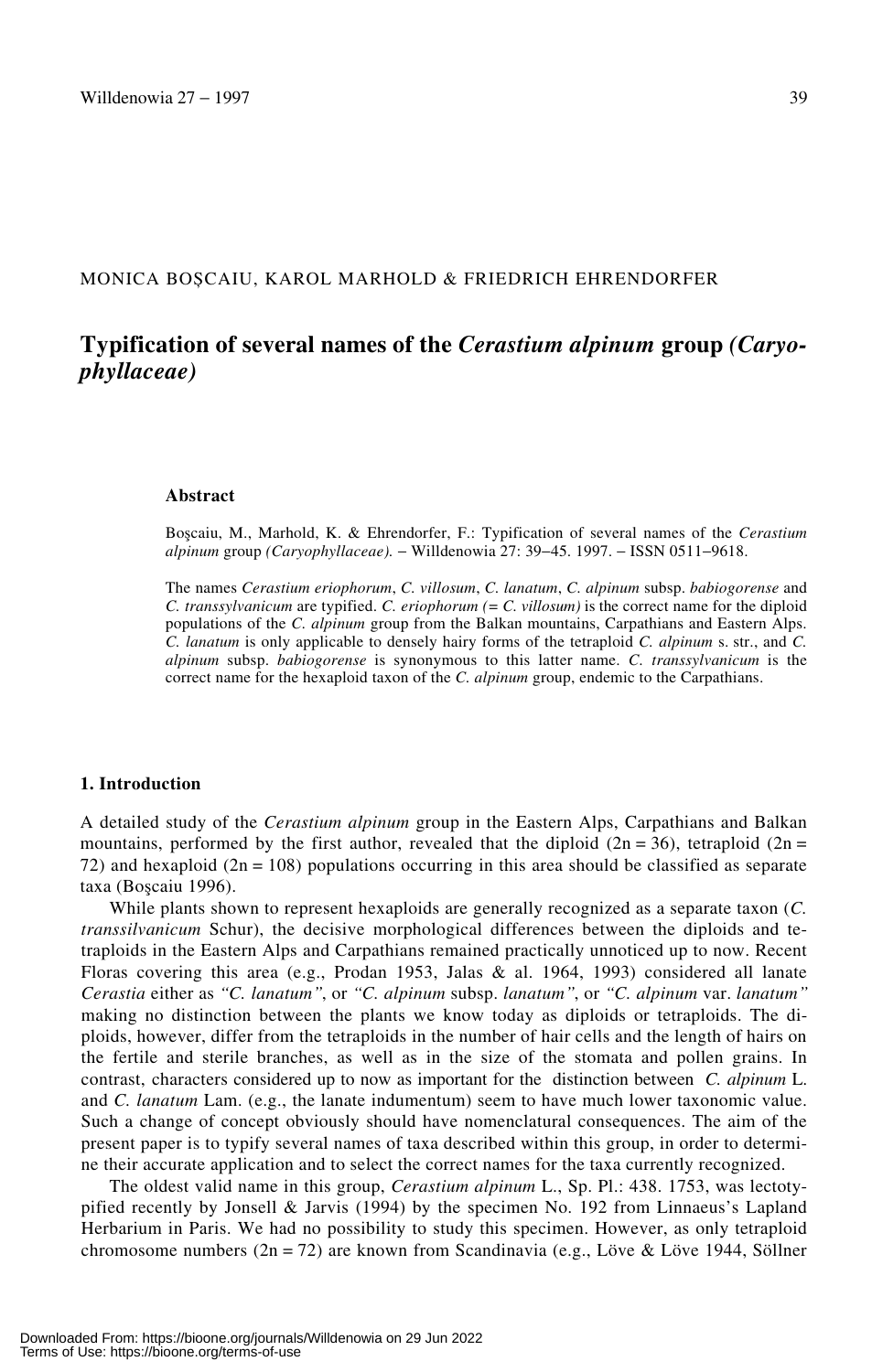1954, Engelskjøn 1979, Borgen & Elven 1983) it can safely be assumed that this specimen, collected in Lapland, belongs to the tetraploids in the group.

The other names relevant in the present context, i.e. *Cerastium eriophorum* Kit., *C. villosum* Baumg., *C. lanatum* Lam., *C. alpinum* subsp. *babiogorense* Zapał. and *C. transsylvanicum* Schur, have not yet been typified.

# **2. Typifications**

**2.1.** *Cerastium eriophorum* Kit. in Schultes, Österr. Fl. 1, ed. 2: 694. 1814. − Neotype (designated here): "In summis alpibus Scepusii", *Kitaibel*, Herb. Kitaibelianum, Fasc. XIII, No. 365 (BP!).

Protologue:

†1672. Wollenhaariges H. [*C. eriophorum*, Kit.]

\*Elliptisch lanzettenförmige, stumpfe, an den nicht blühenden Stängeln verkehrteyförmige Blätter; die Stängel wollig; die Blätter verkehrt-herzförmig; die Kapseln 2mahl so lang als der Kelch. Prof. Kit.

C. laineux Fl. fr. n. 4401?

(Auf den Alpen der Tatra. A. Rochel scheint es auch auf den Karpathen gefunden zu haben)."

It is evident from the protologue that Schultes published a name and diagnosis supplied by Kitaibel. Following the Code (Greuter  $\&$  al. 1994) the name must be attributed to Kitaibel and its type be selected from Kitaibel's material.

According to Stafleu & Cowan (1979: 555) Kitaibel's herbarium is deposited in BP, and according to Chaudhri & al. (1972: 364) specimens collected by Kitaibel can be found also in B, BM, BR, C, G-DC, H, M, PR and PRC. There are two relevant specimens in BP (Jávorka 1926−45) labelled as follows:

- (1) Herb. Kitaibel. Fasc. XIII. No. 365: †*C. eriophorum* ß. Pro tomentosi varietate a Mauksch, pro latifolio a Willdenow habitum, sed ab hoc (secundum Smithii descriptionem) diversum foliis obovatis, obtusis, pilosissimis, pilis longis. Pedunculo bracteis linearibus instructo hirsuto. In summis alpibus Scepusii Augusto; *C. lanatum* Lam., revid. Borza";
- (2) Herb. Kitaibel. Fasc. XIII. No. 366: †*C. eriophorum* mihi. In pascuis alpestribus Scepusii copiosum Junio, Julio; C. lanatum, revid. Borza".

Both localities "In summis alpibus Scepusii" and "In pascuis alpestribus Scepusii" refer to the subalpine and alpine belt of the Vysoké Tatry and Belianske Tatry Mts in Slovakia, thus the location "Auf den Alpen der Tatra" mentioned in the protologue perfectly agrees with these specimens. Both labels are written in Kitaibel's hand, but both lack a collecting date, and thus it can not be safely proven that they represent original material. It should be noted, however, that only few specimens (Jávorka 1926−45) in the Herbarium Kitaibelianum in BP bear collecting dates.

Only diploid plants (2n = 36) of the *C. alpinum* group were found in the Vysoké Tatry and Belianske Tatry Mts during the present study (Boscaiu 1996, Boscaiu & al. 1997). The only tetraploid number published from this area (2n = 72, †*C. lanatum* Lam., Slovakia, Vysoké Tatry, scree below Vyšné Kôprovské sedlo", Uhríková & Paclová 1986: 69) should be considered as erroneous, because repeated analyses of plants from the same locality confirmed only diploids. Both specimens collected by Kitaibel, in fact, belong to the morphological type of the diploids. Specimen (1) is also covered by glandular hairs as the diploids from the SE Carpathians.

As no further material gathered by Kitaibel was found in the herbaria listed above, only the aforementioned two specimens can be considered for typification. Both might belong to the original material, but in order to be on the safe side, we designate the better preserved specimen (1) as neotype.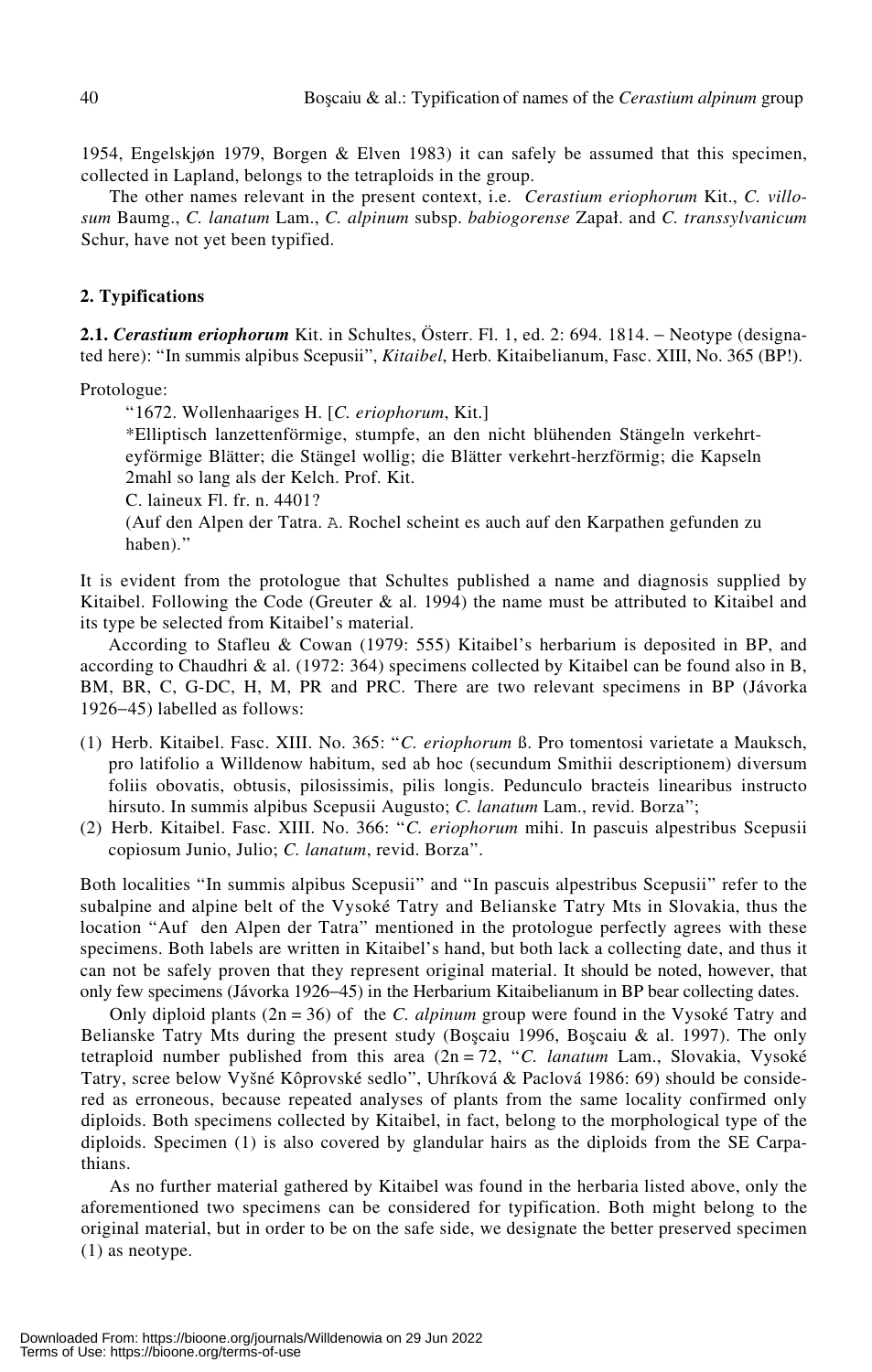It might be added that according to Art. 52.2. Note 1 (Greuter & al. 1994), the inclusion of †C. laineux Fl. fr. n. 4401?‡ [= *Cerastium lanatum* Lam.] in the protologue does not make this name illegitimate.

**2.2.** *Cerastium villosum* Baumg., Enum. Stirp. Transsilv. 1: 424. 1816. − Neotype (designated here): †In alpibus rupestribus Burzenßibus, vel Schuler Gebirge, 8−1827‡, *Baumgarten*, Herb. Baumgartenianum, No. 6128 (CL!).

Protologue:

†[*Cerastium*] \**villosum.* 878. C. caulibus digitalibus subpalmaribusve diffusis, procumbenti-erectis, villosissimis, junioribus villoso-tomentosis; florb. terminalibus umbellato-dichotomis, dichotomia biflora, pedunculata, pedunc. 1-floris, solitariis, filiformibus, villosis, bracteis lanceolato-acutis villosissimis, foliol. calycin. ovatoobtusis, membranaceo-albidis, villosis; pet. emarginatis, calyce majoribus, caps. oblonga 5, vel 10 dentibus apice dehiscente.

Villous Mouseear Chickweed. A. La Ceraiste velue. G. Zottiges Hornkraut. G. Gyapjas tyúkhúr. H.

In summis alpium jugis Butschetsch et Dscheammeanie. Jul. Aug. P."

According to Lanjouw & Stafleu (1954: 61), Stafleu & Cowan (1976: 150), and Stafleu & Mennega (1992: 388) Baumgarten's main herbarium is deposited in CL, and further material in B, BP, BR, H, L, P, SIB and W. Two relevant specimens, labelled in Baumgarten's hand, were found in CL:

- (1) Herb. Baumgartenianum No. 6126: †*Cerastium villosum* Baumg. In alpibus ad Zernesti Piatra Craiului."
- (2) Herb. Baumgartenianum No. 6128: †878 *Cerastium villosum* Baumg En I. p 424. In alpibus rupestribus Burzenßibus vel Schuler Gebirge. aug 827‡.

Two further specimens were found in BP and P.

- (3) The specimen in BP (No. 96496) bears the following label written in Baumgarten's hand: †*Cerastium villosum*. In Alpb. Rodnensibus 824‡.
- (4) The specimen in P is labelled †Herbarium Steudel. *Cerastium villosum* Baumg. *lanatum* Lam. Transylvania. Baumgarten" and "878 *Cerasti*[*um*] *villosum* B. En. I p. 424." (the latter label in Baumgarten's hand).

None of these four specimens can be proven to belong to the original material and it seems that no original material is extant in any other herbarium.

There are two localities mentioned in the protologue. From the first one, the Mtii. Bucegi, both diploid and tetraploid populations were confirmed during the present study (Boscaiu 1996). The second locality, "Dscheammeanie" remains unclear. The only mountain with a rather similar name (i.e. Geamăna) is the Mții. Maramuresului, in the Eastern Carpathians (N Romania). However, this locality is most probably not the one quoted in the protologue, as it is not known that Baumgarten worked in this area. In any case, all four specimens correspond morphologically well to the diploid type and they undoubtedly belong to the same taxon to which the older name *C. eriophorum* Kit. refers.

In order to fix the application of this name, we designate according to Art. 9.6 (Greuter  $\&$ al. 1994) the specimen (2) as neotype.

**2.3.** *Cerastium lanatum* Lam., Encycl.: 680. 1785 ≡ *C. alpinum* subsp. *lanatum* (Lam.) Graebn. & Correns ≡ *C. alpinum* var*. lanatum* (Lam.) Hegetschw. − Lectotype (designated here): †*Cerastium lanatum* enc. Caryophyllus holostius tomentosus latifolius. bau. pin. 210. prodr. 104. no 9‡, *Lamarck* (P-LA!).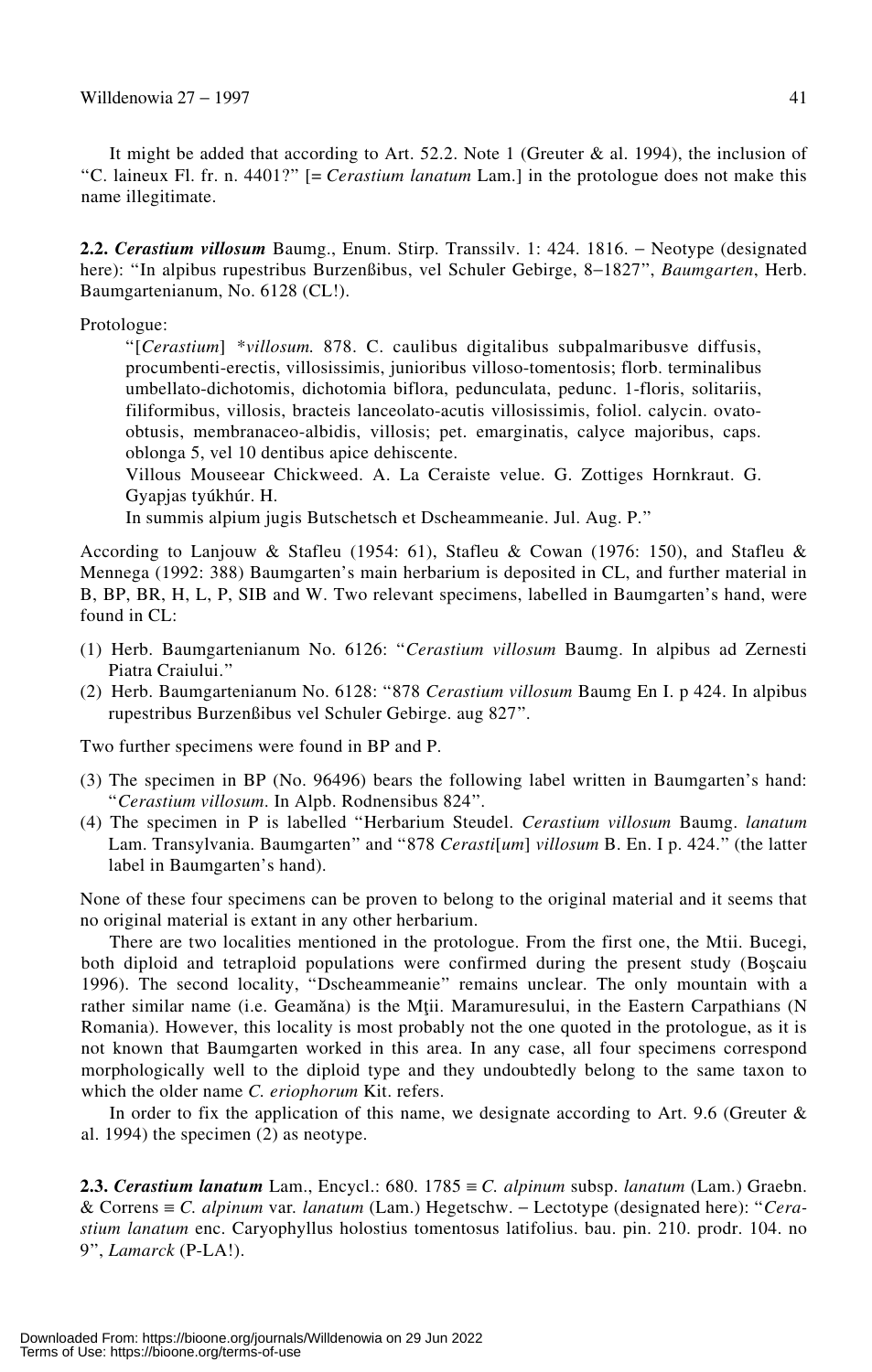#### Protologue:

†Ceraiste laineux, *Cerastium lanatum*, Cerastium foliis ovato-subrotundis, densè lanatis canescentibus; cauliculis brevissimis subbifloris. N. Caryophyllus holostius tomentosus latifolius. Bauh. Pin. 210. Prodr. 104. No. 9. *Myosotis* Hall. Helv. No. 887. ... [description] ... Cette plante croît dans les Alpes, & est cultivée au Jardin du Roi.  $(v, v)$ . [vue vivante, the description is based on living plants]).<sup>37</sup>

There is only one relevant specimen in P. This bears, apart from the printed label "Herb. Mus. Paris., Herbier de Lamarck, Acquis en Novembre 1886" three handwritten labels. Two of them are written most probably in Lamarck's hand (Burdet 1976: 151−152): (1) †*Cerastium lanatum* enc.", (2) "Caryophyllus holostius tomentosus latifolius. bauh. pin. 210. prodr. 104. no. 9". In spite of the fact that the specimen does not bear any date, it undoubtedly belongs to the original material, and is therefore designated here as the lectotype of the name *C. lanatum* Lam.

As mentioned before, this name was applied to both diploids and tetraploids in the Eastern Alps and Carpathians. Lamarck's diagnosis is based on plants cultivated in the "Jardin du Roi" in Paris and said to have come from the Alps. The protologue does not give an exact locality and equally matches either of the taxa. However, the careful study of the specimen from P revealed that according to the length of stomata and leaf trichomes on the vegetative branches it corresponds to the tetraploids. The stomata length varies between 35.66 and 40.94 μm (tetraploids: c. 34 to 42.50  $\mu$ m, diploids: c. 29.47 to 33.11  $\mu$ m (Boscaiu 1996)) and the hairs from 0.80 to 3.25 mm (tetraploids: usually 1 to 4 mm, diploids:  $2.5$  to 5.8 mm (Boscaiu 1996)). Consequently, the name *C. lanatum* can be applied only to the densely hairy forms of the tetraploid *C. alpinum* L. s. str. and not to the diploid *C. eriophorum* Kit.

2.4. *Cerastium alpinum* subsp. *babiogorense* Zapał. in Rozpr. Wydz. Mat.-Przyr. Akad. Umiejetn., Dział B, Nauki Biol., ser. 3, 10: 400 [Consp. Fl. Galic. Crit. 3: 90]. 1911. – Lectotype (designated here): †*Cerastium alpinum* L. var. *glanduliferum* Koch, z Babiej Góry, w Lipcu [August] 1858, *Berdau*<sup>2</sup>; "subsp. *babiagorense* [sic!], [revid.] 18.5.1910, *Zapałowicz*" (KRAM, no. 105341; 87.2563!).

#### Protologue:

†Exempla solum e Babia Góra ... [description] ... Babia Góra in alt. 1490−1725 m sat frequenter. Exempla a Berdau, Zapałowicz etc lecta."

Several specimens revised by Zapałowicz as *C. alpinum* subsp. *babiogorense* (and *†babiagorense‡* (sic), respectively) have been found in KRAM, which holds the herbarium of the former Kraków Physiogeographical Comission (Komisyja fizyjograficzna akademicka w Krakowie). This latter herbarium was used by Zapałowicz during his work on the "Conspectus florae Galiciae criticus" (Zapałowicz 1906−11) and includes his own herbarium as well (Vegter 1988: 1204). Two specimens were, according to Zapałowicz's annotations, revised by him on 18 May 1910 as "subsp. *babiagorense*" and undoubtedly represent original material:

- (1) †*Cerastium alpinum* L. var. *glanduliferum* Koch, z Babiej Góry, w Lipcu 1858, *Berdau*‡ (KRAM, No. 105341; 87.2563);
- 2) †*Cerastium alpinum* L. β) *glanduliferum* Koch, Babia góra, pod Djablakiem (kraina kosodrz.), 17.7.1876, *H. Zapa5owicz*‡ (KRAM, No. 105343; 50.569).

Two other specimens identified by Zapałowicz as *Cerastium alpinum* subsp. *babiogorense*, were collected by him on 12 September 1911 (KRAM No. 105339, 105340). These specimens are mentioned in the "Addenda ad volumen III" (p. [245]: "Exempla matura hoc anno (1911) de 12.IX in culmine montis Babia Góra a me lecta"). Evidently, they were collected after the account of the genus for the "Conspectus" was printed and do not, consequently, belong to the original material.

All the above mentioned material corresponds morphologically well to the tetraploid populations of the *Cerastium alpinum* group. Moreover, from almost the same locality, where they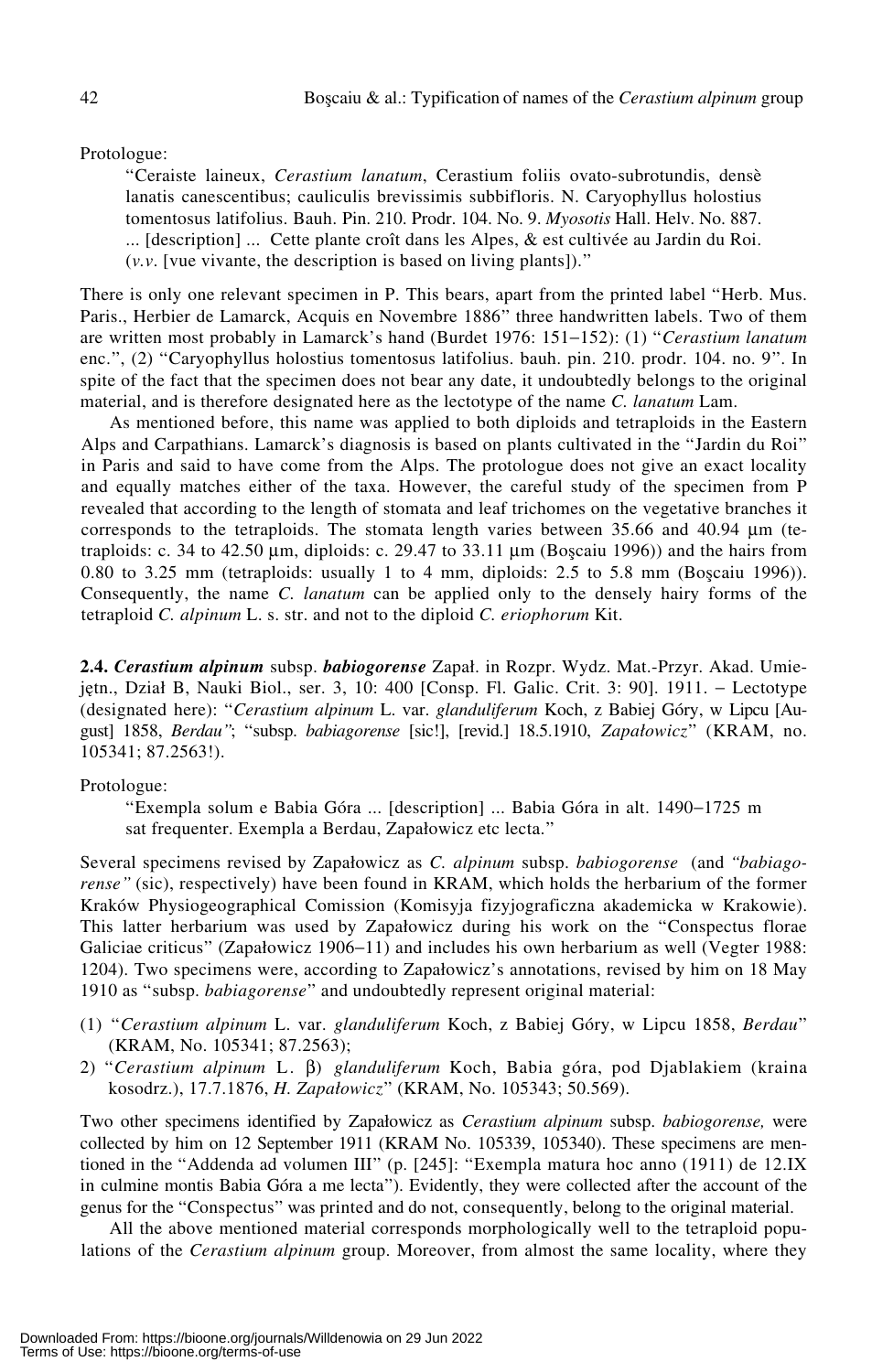were collected, two tetraploid chromosome numbers  $(2n = 72)$  were reported by Kuta (in Pogan & al. 1986: 68, as *C. alpinum* L.) and Murín & Májovsky (1979: 127, as *C. alpinum* subsp. *babiogorense* Zapał.).

As there are no other relevant specimens, we designate here specimen (1) as lectotype of *C. alpinum* subsp. *babiogorense*, because it is better preserved and more complete.

**2.5.** *Cerastium transsylvanicum* Schur ex Griseb. & Schenk in Arch. Naturgesch. 18(1): 305. 1852. − Lectotype (designated here): †In herbidis alpium Transsilvaniae an Valle Sirna Alpium Fagarasiensianum, 6500′, 8.1851‡, *F. Schur* (CL!).

# Protologue:

†76*. C. transsylvanicum* Schur! (in Verh. d. siebenb. Vereins 1851. p.177: solum nomen), Orthodon caule adscendente pilis flexuosis rectisque brevioribus subeglandulosis hirsuto, foliis virentibus elliptico-lanceolatis acutis sparsim pilosis, bracteis late scariosis, pedicellis demum stricte patentibus, sepalis ovali-lanceolatis acutis, petalis glabris calycem duplo superantibus recurvatis, capsula oblonga calycem vix superante, testa laxa a perispermio soluta. − Proximum formis alpinis *C. arvensis*, at testa specifice distinctum, a *C. ovato* Hp. pube et bracteis latius scariosis habituque *C. arvensis* differt. An reducendum sit ad *C. hirsutum* Ten. (ut suadent specimina culta), authentica Apennini planta carentes, diiudicare non possumus.

Siebenbürgen: in der alpinen Region der südlichen Karpaten von Fogarasch (Schur)."

Grisebach  $\&$  Schenk (1852) give no indication that Schur provided the description of this species. They refer to a nomen nudum, published by Schur in his article describing the tour in the Mtu. Făgărașului in mid August 1851 (Schur 1851), and to the specimen collected by him. Thus the name is to be attributed to Grisebach and Schenk (Greuter  $\&$  al. 1994). We were able to trace the following three herbarium specimens identified by Schur as *C. transsilvanicum* and collected in the Mții. Făgărașului in August 1851, which might be considered as part of the original material:

- (1) †*C. transsilvanicum* [sic!] Schur. In herbidis alpium Transsilvan. an Valle Sirna Alpium Fogarasiensiam, 6500', med. 8.1851, *Schur*" (CL).
- (2) <sup>\*</sup>C. transsilvanicum [sic.] Schur, Fogarascher Alpen, Piscu Sirnei, 17.8.1851, *Schur*<sup>\*</sup> (SIB).
- (3) †*C. transsilvanicum* [sic.] Schur, Fogarascher Alpen, am Zirnathal, seu Piscu Lauti, 8.1851, *Schur*‡ (SIB).

Hexaploids of the *Cerastium alpinum* group from the Romanian Carpathians differ from both, diploids and tetraploids, by their general habit, the leaf shape, and the number of flowers per cyme. All three specimens morphologically correspond well to the hexaploids and to what is considered as *C. transsylvanicum* Schur in the recent literature (e.g., Jalas & al. 1964, 1993, Jalas & Suominen 1983, Prodan 1953).

No relevant specimen was found, however, in the herbarium LW, where most of Schur's specimens collected until 1861 are deposited (M. Zagulskij, pers. comm.), and from where Borza (1933: 60) cited several specimens. The material mentioned by Borza was probably lost during World War II. No relevant specimen is deposited in the Grisebach herbarium (GOET) either (G. Wagenitz, pers. comm.).

Therefore one of the three specimens quoted above has to be selected, and we designate here specimen (1) as lectotype of *C. transsylvanicum* Schur.

# **3. Conclusions**

(1) The correct name for the diploid populations of the *Cerastium alpinum* group in the Balkan mountains, Carpathians and Eastern Alps is *C. eriophorum* Kit.; *C. villosum* Baumg. is taxonomically synonymous to, and predated by this name.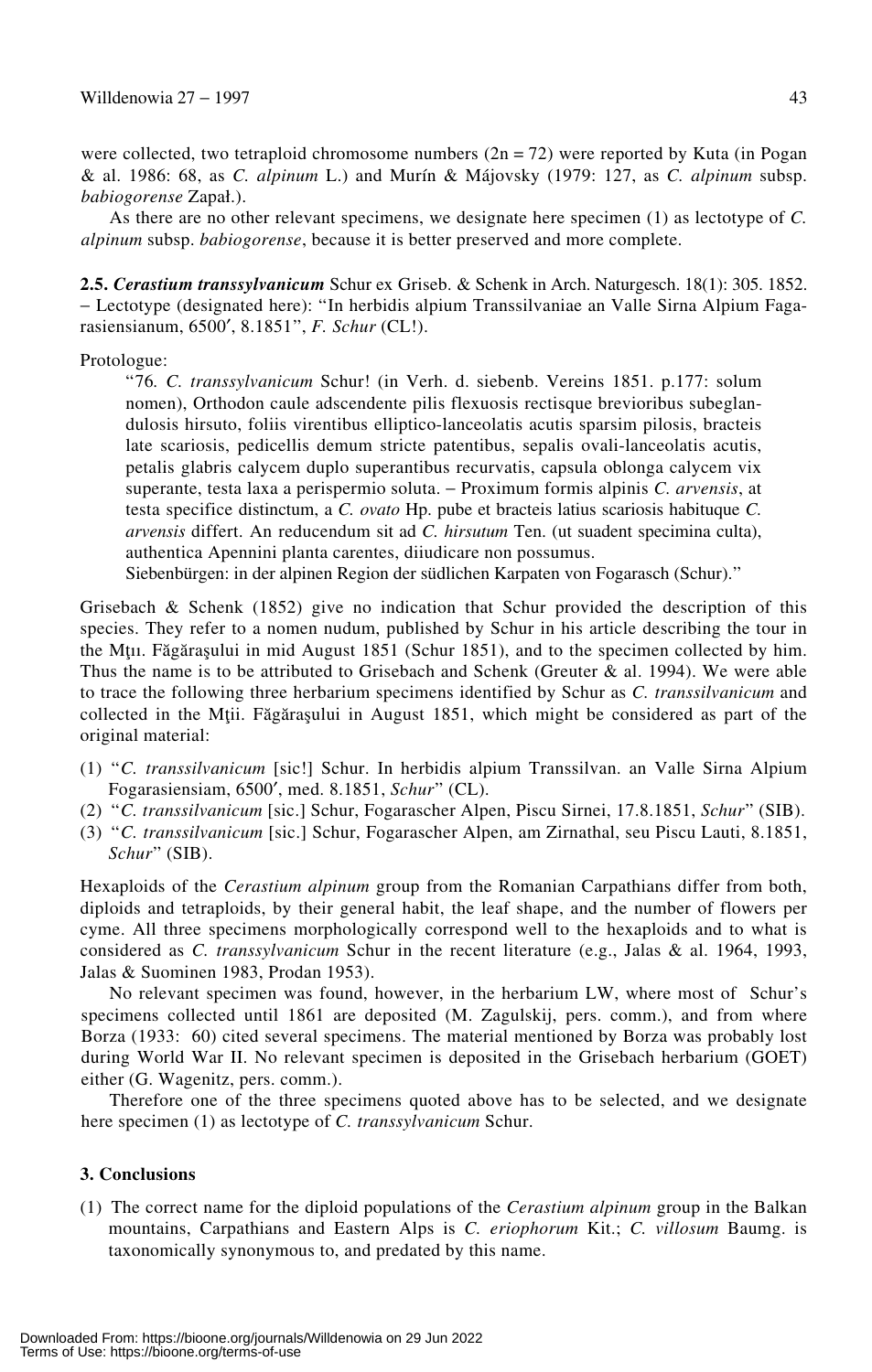- (2) The name *Cerastium lanatum* Lam. can be applied only to strongly hairy forms of the tetraploid *C. alpinum* L. s. str. and not to the diploid *C. eriophorum* Kit. The tetraploid *C. alpinum* subsp. *babiogorense* Zapas. fully corresponds to typical *C. alpinum* L. s. str.
- (3) The typification of the name *Cerastium transsylvanicum* Schur confirms its generally accepted application (by, e.g., Borza 1933, Jalas & al. 1964, 1993, Prodan 1953) for the Carpathian endemic that has shown to be hexaploid.

#### **4. Acknowledgements**

The authors are deeply indebted to the authorities and curators of the following herbaria for their help with information and/or herbarium material: B, BM, BP, BR, C, CL, G-DC, GOET (Prof. G. Wagenitz), H, KRAM, L, LW (Dr. M. Zagulskij), M, P, PR, PRC, SIB, and W. Special thanks go to Dr. W. Gutermann for stimulating discussions and many ideas and suggestions during all stages of the present study. Thanks are also due to Dr. W. Till for his help with acquiring the specimens from several herbaria and for useful suggestions. This work was supported by the Ministry for Science and Research, Vienna through the East-West Programme of the Austrian Academy of Sciences (Project No. OWP-58) which is gratefully acknowledged.

#### **5. References**

- Borgen, L. & Elven, R. 1983: Chromosome numbers of flowering plants from northern Norway and Svalbard. − Nordic J. Bot. **3:** 301−306.
- Borza, A. 1933: Über das *Cerastium transsilvanicum* Schur. − Veröff. Geobot. Inst. Rübel Zürich **10:** 54−69.
- Boscaiu, M. T. 1996: Multidisciplinary studies on some groups of perennial *Cerastium* species from the Carpathians and the Eastern Alps. − PhD Thesis, Faculty of Formal and Natural Sciences, University of Vienna.
- , Marhold, K. & Ehrendorfer, F. 1997: The *Cerastium alpinum* group *(Caryophyllaceae)* in the high mountains of Poland and Slovakia. − Phyton (Horn, Austria) **37** (in press).
- Burdet, H. M. 1976: Cartulae ad botanicorum graphicem VIII. − Candollea **31:** 127−158.
- Chaudhri, M. N., Vegter, I. H. & de Wal, C. M. 1972: Index herbariorum 2(3). Collectors I-L. − Regnum Veg. **86.**
- Engelskjøn, T. 1979: Chromosome numbers in vascular plants from Norway, including Svalbard. − Opera Bot. **52.**
- Greuter, W., Barrie, F. R., Burdet, H. M., Chaloner, W. G., Demoulin, V., Hawksworth, D. L., Jørgensen, P. M., Nicolson, D. H., Silva, P. C., Trehane, P. & McNeill, J. 1994: International Code of Botanical Nomenclature (Tokyo Code), adopted by the Fifteenth International Botanical Congress, Yokohama, August-September 1993. − Regnum Veg. **131.**
- Grisebach, A. & Schenk, A. 1852: Iter hungaricum a. 1852 susceptum. Beiträge zur Systematik der ungarischen Flora. − Arch. Naturgesch. **18(1):** 291−362.
- Jalas, J., Sell, P. D. & Whitehead, F. H. 1964: *Cerastium* L. − Pp. 136−145 in: Tutin, T. G., Burges, N. A., Valentine, D. H., Walters, S. M., Webb, D. A. (ed.), Flora europaea **1.** − Cambridge.
- & Suominen, J. 1983: Atlas florae europaeae. Distribution of vascular plants in Europe **6.** *Caryophyllaceae* (*Alsinoideae* and *Paronychioideae*). − Helsinki.
- , Wyse Jackson, M. B., Sell, P. D. & Whitehead, F. H. 1993: *Cerastium* L. − Pp. 164−174 in: Tutin, T. G., Burges, N. A., Chater, O. A., Edmondson, J. R., Heywood, V. H., Moore, D. M., Valentine, D.H., Walters, S.M. and Webb, D. A. (ed.), Flora europaea, ed. 2, 1. − Cambridge.
- Jávorka, S. 1926−45: Kitaibel herbáriuma. Herbarium Kitaibelianum. − Ann. Hist.-Nat. Mus. Natl. Hung. **24:** 428−585. 1926, **26:** 97−210. 1929, **28:** 147−196. 1934, **29:** 55−102. 1935, **30:** 7−118. 1936, **38:** 85−97. 1945.